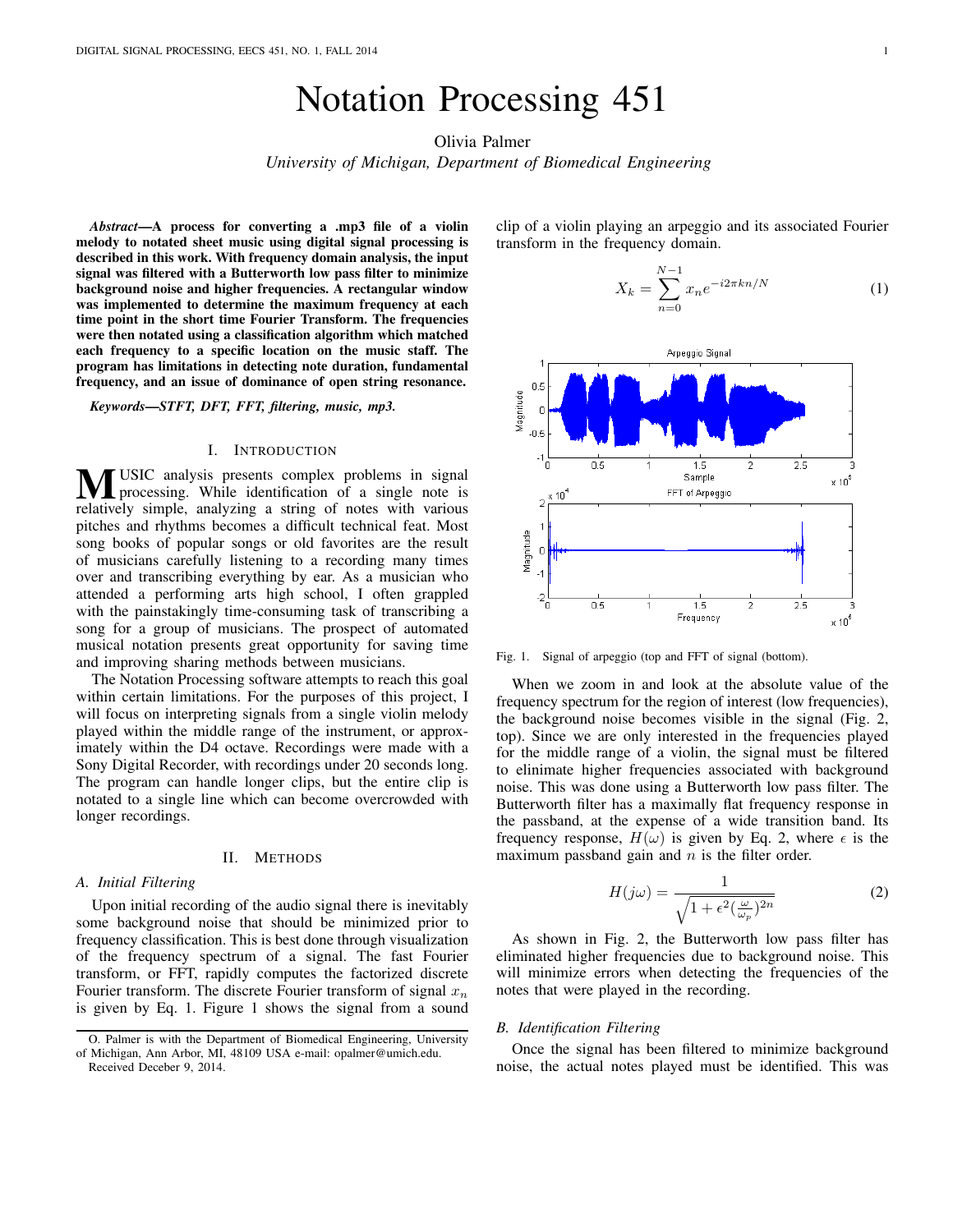

Fig. 2. Zoomed-in frequency spectrum of original signal (top) and filtered signal (bottom).

done by dividing the recording into smaller time clips of 0.2 seconds in length. This length was chosen because it is short enough to not skip over any notes played within an eighth note range, and long enough to avoid moments of total silence or space between notes. Next, a rectangular window is defined for each of the frequencies of interest (in this case, the notes in the middle range of a violin). The rect window is given a width of 6 Hz. This width was chosen to be small enough to avoid overlapping with the frequency of adjacent notes while remaining wide enough to detect notes that are not perfectly in tune. The filtered frequency spectrum of each time clip is multiplied by the rect filter at each note. The amplitude of the rectangular filtered spectrum is maximum when the rect window is centered at the frequency of the note being played (as shown in Fig. 3) and has a smaller amplitude when the note is not played during the time clip (see Fig. 4).

The set of rectangular windows could be expanded beyond the middle range of the violin for a broader range of note detection. Each note has several associated harmonics, however, that in some cases have a higher power density than the fundamental frequency. When expanding to a broader range, it would be beneficial to find the maximum amplitudes within each octave set. If the note detected was D5, for example, and there was a relative maximum in the D4 octave as well, it is more likely that the note being played is a D4 and the D5 that was detected was a harmonic with higher power.

## *C. Classification*

The process of writing the sheet music for the audio recording requires a method of note classification. For this project, I defined a music staff with lines spaced 1 unit apart on a plot and used a series of lines to draw a treble cleff. This could be expanded to a grand staff for the use of reading piano or choir music, or bass cleff for lower register instruments. To classify each note played, the maximum amplitude of the rect-filtered frequency clip is found for each time clip. The frequency that



Fig. 3. Frequency spectrum of a time clip (top), and the same frequency spectrum with a rect window applied (bottom).



Fig. 4. When the rect window is centered at a frequency that is not being played in the current time clip, the amplitude will be low (bottom).

the rect window defines at the maximum amplitude is taken to be the frequency of the note played over that 0.2 second interval. Each note is matched to a specific location on the treble cleff, and plotted across x as a function of the clip number, spaced at equal distances apart.

As shown in Fig. 5, each note was played over an average of 3 or 4 time clips. For a cleaner representation of which notes were played, only the changing notes are plotted in Fig. 6. Plotting the changing notes prevents any visualization of note duration, but makes for a cleaner and more understandable score. Additionally, the number of times a single note is repeated on the plot (Fig. 5) is not accurately representative of note duration due to the arbitrary selection of time clip durations and resonance dominance of open strings.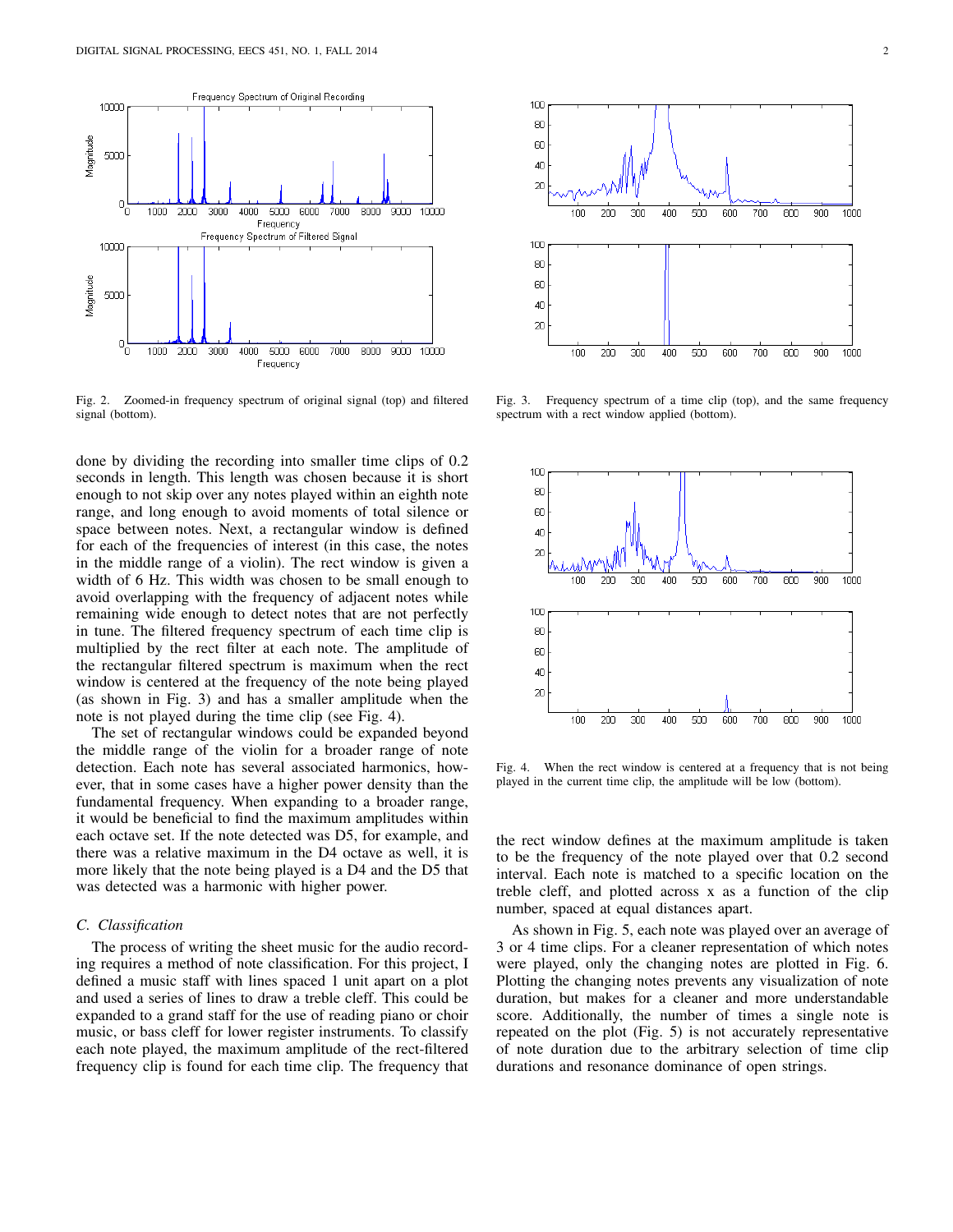

Fig. 5. Frequency plotted for every time point of arpeggio recording.



Fig. 6. Notation output of an arpeggio recording.

## *D. Spectrogram*

The spectrogram proves to be a useful tool in finding sources of errors in the notation classification. The spectrogram provides a visual representation of the short time Fourier transform, given by Eq. 3 where  $w$  is the window. Each time window is plotted on the x-axis, with frequency plotted on the y-axis. The amplitude of each frequency at each timepoint is represented by the intensity of the color of each window.

$$
X(m,\omega) = \sum_{n=-\infty}^{\infty} x[n]w[n-m]e^{j\omega n}
$$
 (3)

Looking at the spectrogram shown in Fig. 7, it is clear that the fundamental frequency does not always have the highest power. Before multiplying each time clip by a series of rect windows, I had tried to extract the frequency played by analyzing spectrogram data. This becomes difficult because of the dominance of harmonics and the unpredictable nature of the power density function. Some notes have their highest power in the 1st or 2nd harmonic, while for other notes it occurs in the 3rd or 4th. I initially attempted to find the maximum power at each time window and set a threshold to be 70 percent of that maximum power, as shown in Fig. 8, but that method was not reliable with the large variance in harmonics.



Fig. 7. Spectrogram of brief scale sound clip.



Fig. 8. Threshold values from spectrogram.

Another issue made apparent by the spectrogram is the dominance of open string resonance on the violin. The violin's open strings are G, D, A, and E. For the middle range, I saw this most with the open D and A strings. Figure 9 shows the spectrogram of a short melody. The circled note, a B natural, is misread as a D since the open string D was played immediately before this note and is still resonating at a higher power than the note played during that time interval. The notation output from this recording, shown in Fig. 10, shows the comparison between the actual notes played (bottom) and the output of the program, with the location of the missing B natural circled.

Attempting to correct this issue, I set the program to look for the next largest amplitude in the output of rectangular windowed time clips after an open D or A string were detected. This had more luck in detecting other notes including the missing one, but was unreliable in correct notation output because it detected notes that were really just noise in the signal. Looking at Fig. 3, the next highest amplitude would put the frequency at around 294 Hz, when the frequency being played is 392 Hz.